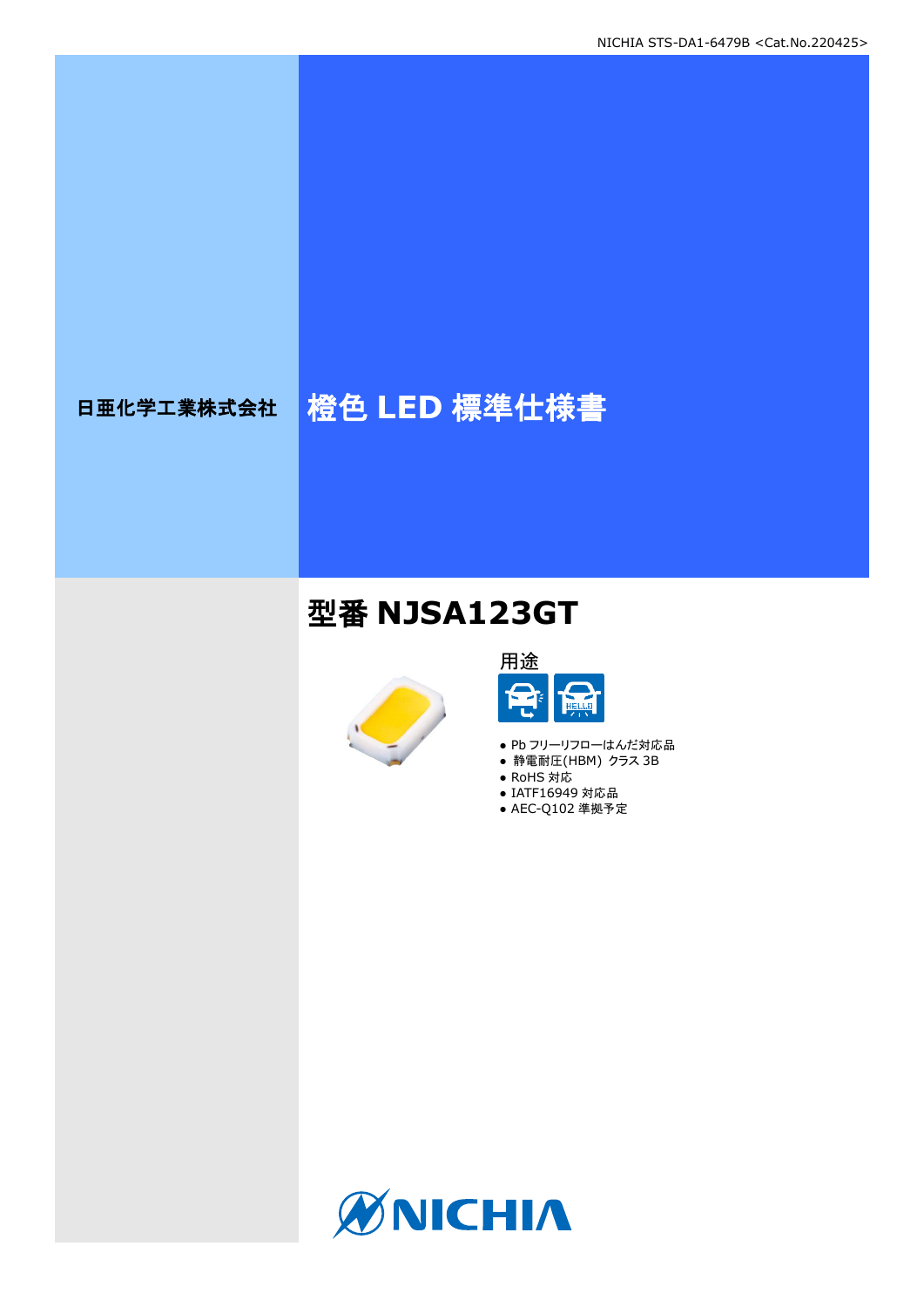### 規格

### (1) 絶対最大定格

| 項目        | 記号               | 最大定格           | 単位 |
|-----------|------------------|----------------|----|
| 順電流       | IF               | 800            | mA |
| パルス順電流    | $I_{FP}$         | 1500           | mA |
| 静電耐圧(HBM) | <b>VESD</b>      | 8              | kV |
| 逆方向許容電流   | $I_{R}$          | 85             | mA |
| 許容損失      | $P_D$            | 2.9            | W  |
| 動作温度      | $T_{\text{opt}}$ | $-40 \sim 135$ | °C |
| 保存温度      | $T_{\text{stg}}$ | $-40 \sim 135$ | °C |
| ジャンクション温度 | Tı               | 150            | °C |

\* TJ=25°C での値です。

\* 静電耐圧(HBM)は ANSI/ESDA/JEDEC JS-001 のクラス 3B です。

\* 動作温度ははんだ接合部温度(TS)での値です。

#### (2) 特性

| 項目   |   | 記号                   | 条件            | 標準   | 最大   | 単位   |
|------|---|----------------------|---------------|------|------|------|
| 順電圧  |   | VF                   | $I_F = 350mA$ | 3.1  | -    |      |
| 光束   |   | $\Phi_{v}$           | $I_F = 350mA$ | 105  | -    | lm   |
|      | X |                      | $I_F = 350mA$ | 0.57 |      |      |
| 色度座標 |   | ۰                    | $I_F = 350mA$ | 0.42 |      | -    |
|      |   | $R_{\theta}$ JS real |               | 14.2 | 18.4 |      |
| 熱抵抗  |   | Rejs el              |               | 10.0 | 12.0 | °C/W |

\* TJ=25°C での値です。順電圧、光束、色度座標は、パルス幅 0.05msec、デューティー比 1%の連続矩形波により測定しています。

\* 光束は、CIE 127:2007 に準拠した国家標準校正値と整合をとっています。

\* 色度座標は、CIE 1931 色度図に基づくものとします。

\* 熱抵抗 RθJS\_realは電力変換効率(ηe=30%)を考慮した値です。JESD51 をご参照ください。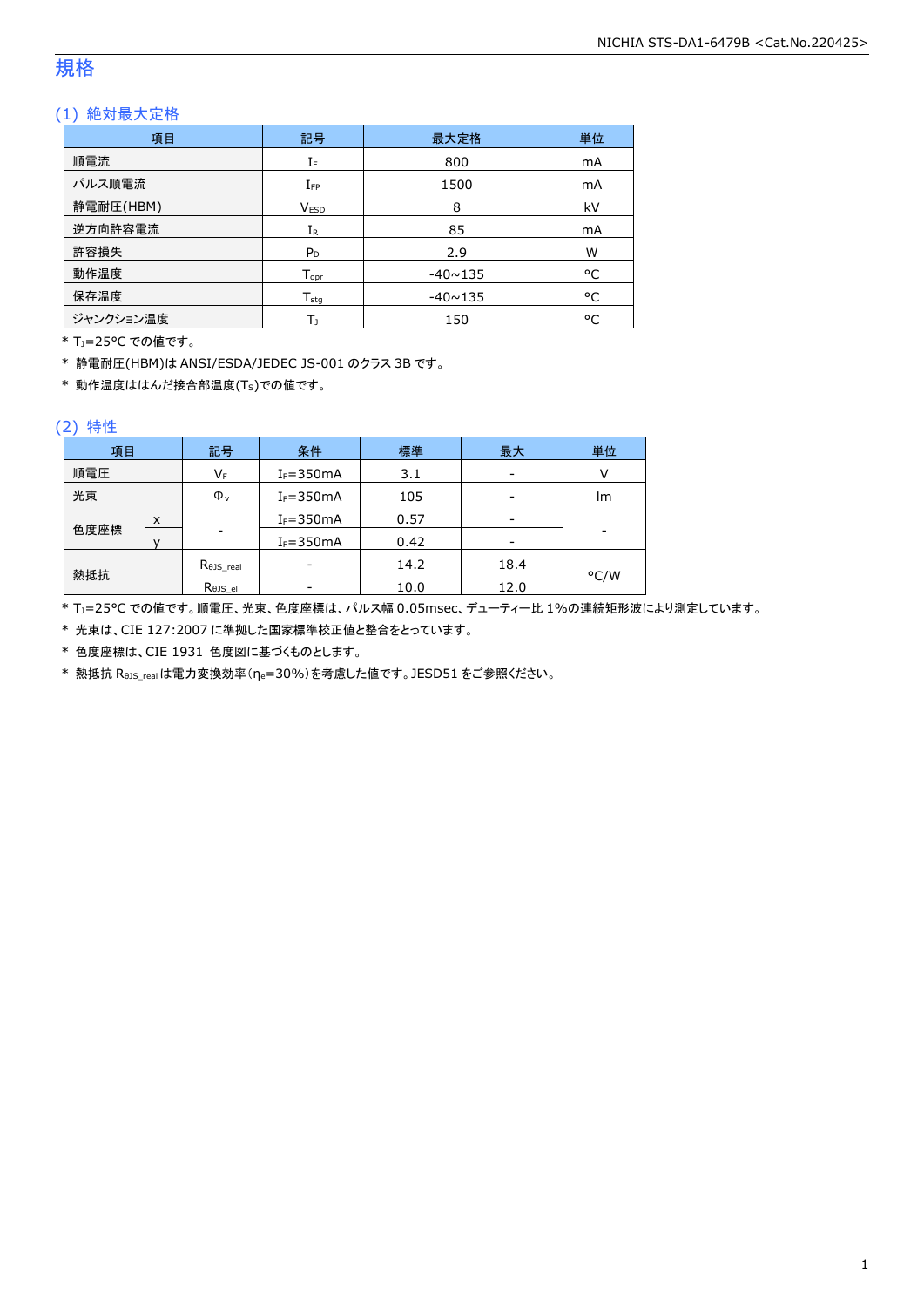## ランク分け

| 項目  | ランク                      | 最小   | 最大   | 単位 |  |
|-----|--------------------------|------|------|----|--|
| 順電圧 | $\overline{\phantom{a}}$ | 2.85 | 3.30 |    |  |
|     | C <sub>115</sub>         | 115  | 130  | Im |  |
| 光束  | C <sub>100</sub>         | 100  | 115  |    |  |
|     | <b>B90</b>               | 90   | 100  |    |  |

色度範囲

|   | ランク L3 |       |       |       |  |
|---|--------|-------|-------|-------|--|
| x | 0.576  | 0.549 | 0.562 | 0.589 |  |
|   | 0.407  | 0.425 | 0.438 | 0411  |  |

\* Tj=25°C での値です。パルス幅 0.05msec、デューティー比 1%の連続矩形波により測定しています。

\* 順電圧は±0.05V の公差があります。

\* 光束は±5%の公差があります。

\* 色度は±0.003 の公差があります。

\* 1 注文単位に対して上記のランクを納入します。又、その納入比率は問わないものとします。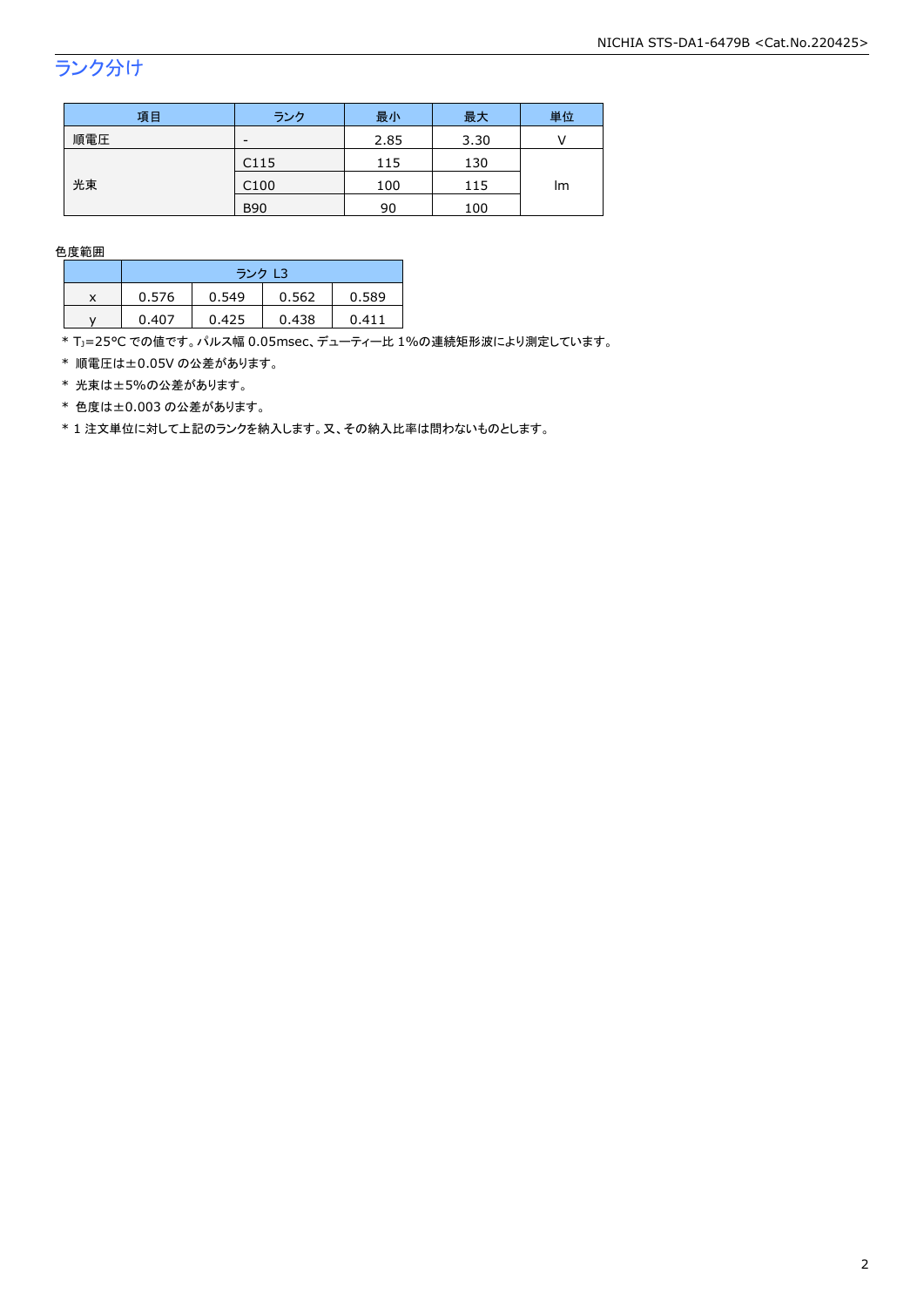色度図

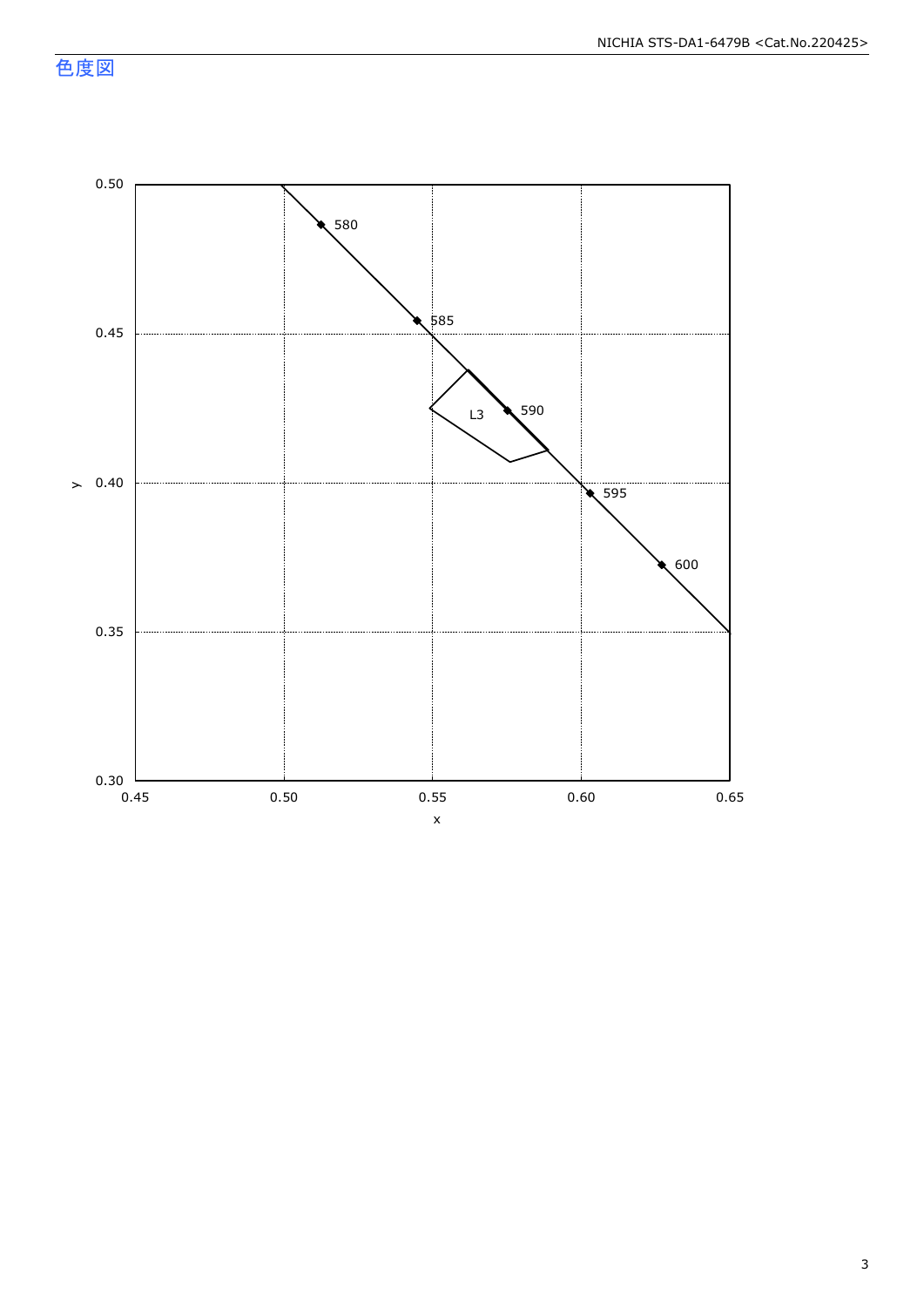### 外形寸法

This product complies with RoHS Directive. 本製品はRoHS指令に適合しております。 \*

The dimension(s) in parentheses are for reference purposes. 括弧で囲まれた寸法は参考値です。 \*

Part No. NxSA123G

No. STS-DA7-18644<br>(単位 Unit: mm,公差 Tolerance: ±0.2)









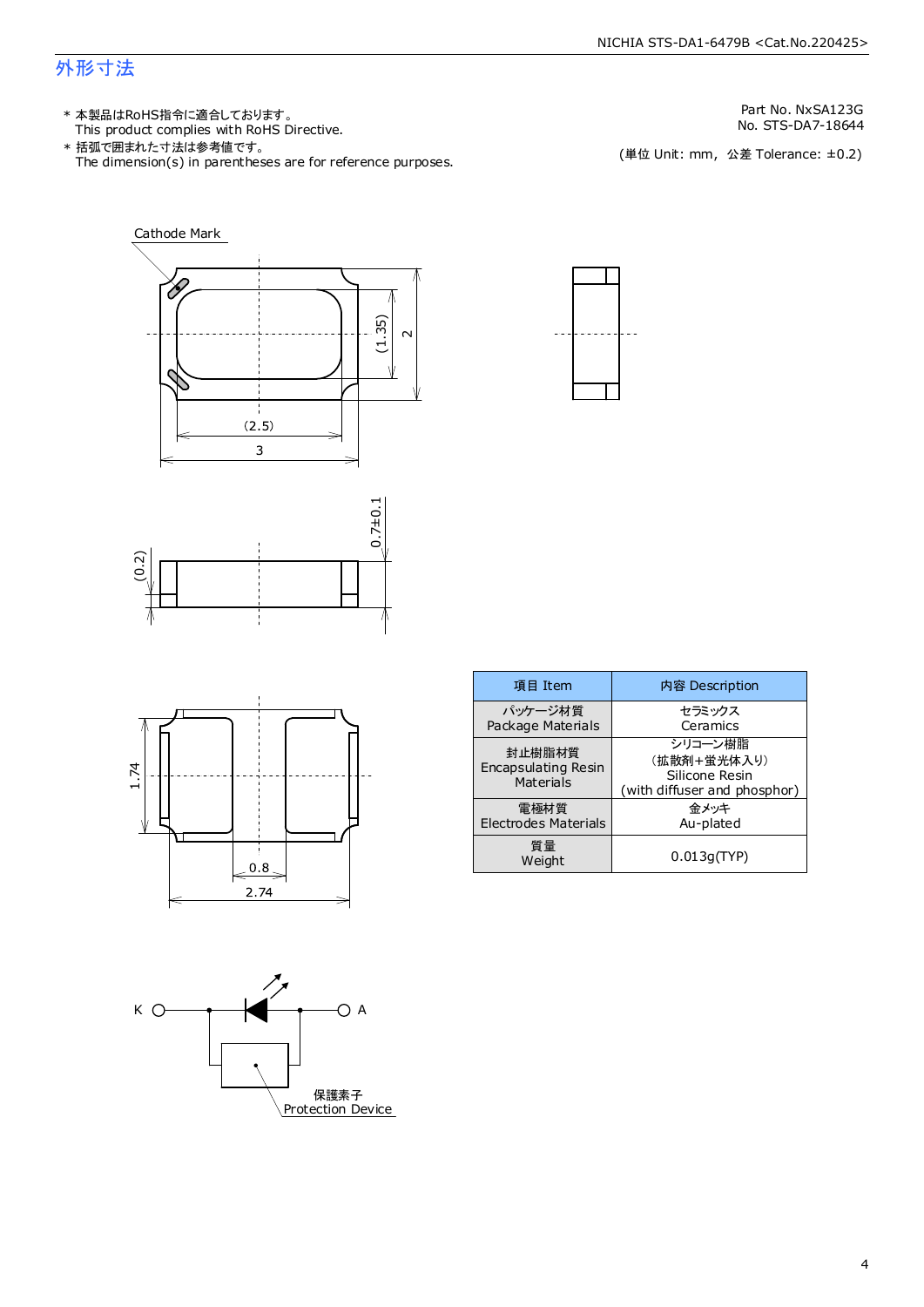### はんだ付け

● リフロー推奨条件(Pb フリーはんだ使用時)



● 手はんだ推奨条件

| ₩ | 以下<br>ັ |
|---|---------|
| 問 | 内       |

● 推奨取り付けパターン ろんじょう しょうしゃ ゆうしゃ ウィック・サービス きゅうしょく 推奨メタルマスク開口パターン





(単位 Unit: mm)

- \* 本製品は、リフロー対応品です。ディップはんだについては保証できません。
- \* リフローはんだは 2 回まで、手はんだは 1 回までとして下さい。
- \* ピーク温度からの冷却温度勾配が緩やかになるように配慮して、急冷却を避けて下さい。
- \* 大気リフローの場合、リフロー時の熱や雰囲気の影響により、光学的劣化を起こすことがあります。リフローに際しては、窒素リフローを推奨します。
- \* 本製品は、封止材料にシリコーン樹脂を用いているため、上面の封止部が柔らかく、力が加わると傷、欠け、剥がれ、製品の変形、断線や信頼性に影響 を及ぼす恐れがあります。

専用ノズルを推奨します。(下図ノズル図面参照)



(単位 Unit: mm)

実装圧力、吸引圧力等、実装条件については、問題がない事を、事前に確認してください。

- \* 基本的にはんだの取り付け後の修正は行わないで下さい。やむをえず修正する場合は、双頭式のはんだコテを使用して下さい。また、事前に修正による 特性の劣化のなきことを確認の上行って下さい。
- \* はんだ付け時、加熱された状態で LED にストレスを加えないで下さい。
- \* 実装機を使用する場合は、本製品にあった吸着ノズルを選定下さい。発光面サイズより小径のノズルを使用しますと発光面を傷つけると共に LED が不灯 に至る可能性があります。
- \* あくまで推奨ランドは LED を問題無く取り付けられるランドサイズとなっています。高密度実装などで実装精度が必要となる場合は、それに適したランド形 状を検討下さい。
- \* はんだの種類はリフロー温度や手はんだ温度を加味して選定下さい。
- \* フラックスを使用する場合はノンハロゲンタイプを推奨します。また LED に直接フラックスがかかるような工程設計は行わないで下さい。
- \* 取り付けパターンに対して、はんだ種類及びはんだ塗布量が問題ないことを事前に確認して下さい。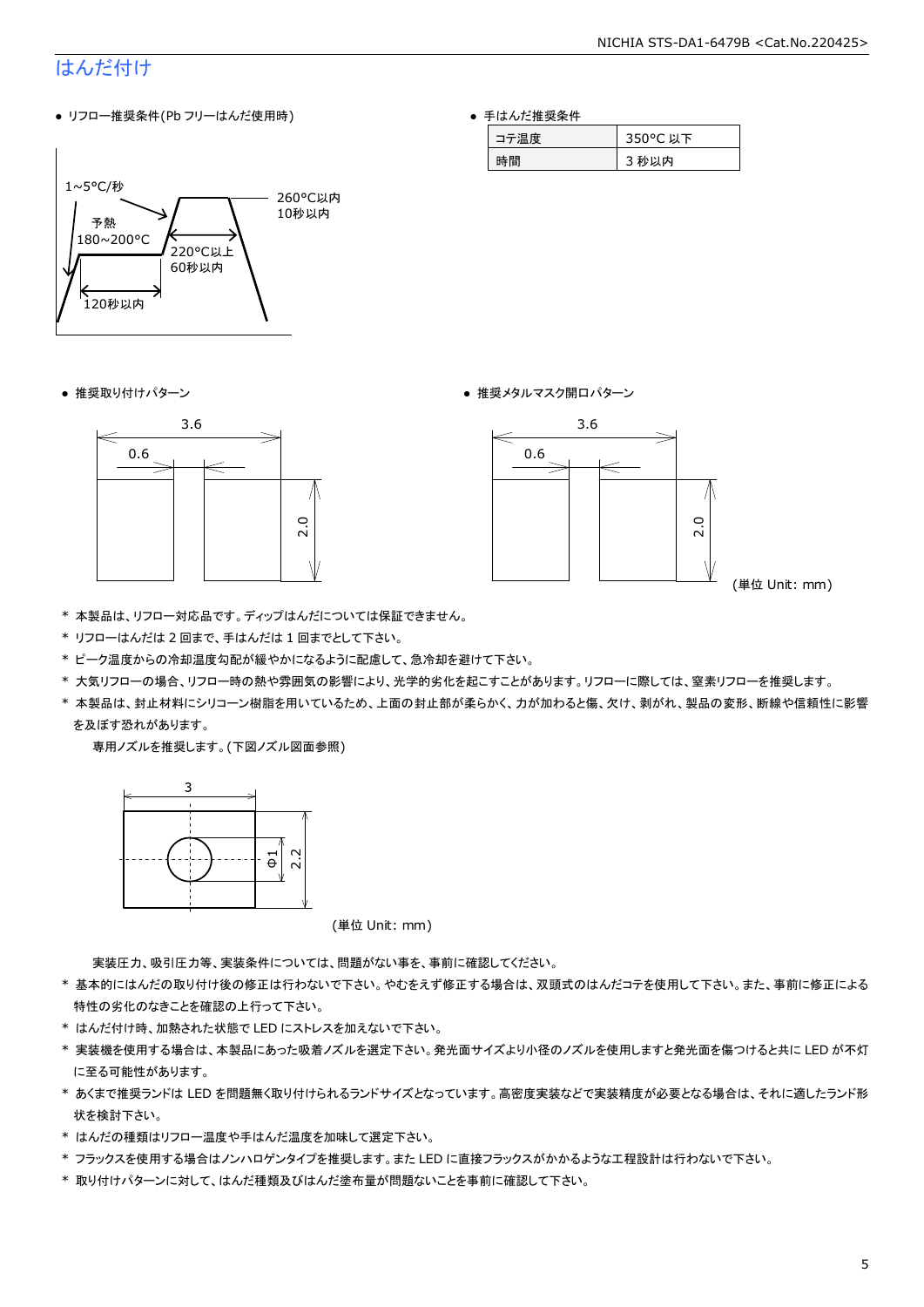### テーピング仕様

ラベル Label



 $11.4^{\pm1}$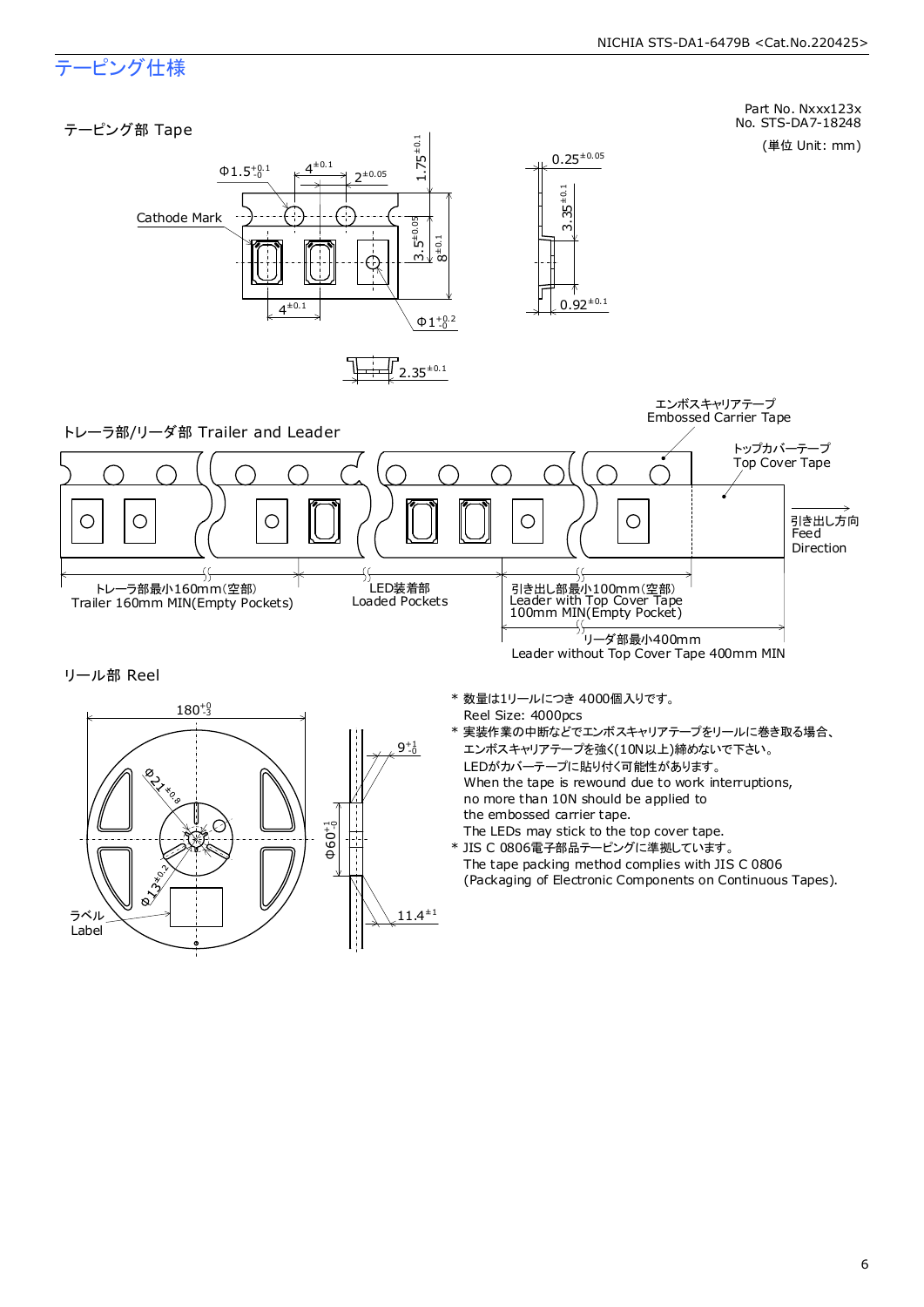### 梱包仕様

Reels are shipped with desiccants in heat-sealed moisture-proof bags. シリカゲルとともにリールをアルミ防湿袋に入れ、熱シールにより封をします。

No. STS-DA7-0006F Part No. Nxxxxxxx



Label ラベル  $\emptyset$ Nichia XXXX LED PART NO.: **Nxxxxxxx** \*\*\*\*\*\*\* LOT: YMxxxx-RRR QTY.: PCS<br>RoHS INAKA, ANAN, TOKUSHIMA, JA

Moisture-proof bags are packed in cardboard boxes with corrugated partitions. アルミ防湿袋を並べて入れ、ダンボールで仕切ります。





- 客先型名が設定されていない場合は空白です。 客先型名を\*\*\*\*\*\*\*で示します。 If not provided, it will not be indicated on the label. \*\*\*\*\*\*\* is the customer part number.
- For details, see "LOT NUMBERING CODE" in this document. ロット表記方法についてはロット番号の項を<br>参照して下さい。 \*
- The label does not have the RANK field for un-ranked products. ランク分けがない場合はランク表記はありません。 \*
- Products shipped on tape and reel are packed in a moisture-proof bag. They are shipped in cardboard boxes to protect them from external forces during transportation. 本製品はテーピングしたのち、輸送の衝撃から保護するためダンボールで梱包します。 \*
- Do not drop or expose the box to external forces as it may damage the products. 取り扱いに際して、落下させたり、強い衝撃を与えたりしますと、製品を損傷させる原因になりますので注意して下さい。 \*
- Do not expose to water. The box is not water-resistant. ダンボールには防水加工がされておりませんので、梱包箱が水に濡れないよう注意して下さい。 \*
- \* Using the original package material or equivalent in transit is recommended. 輸送、運搬に際して弊社よりの梱包状態あるいは同等の梱包を行って下さい。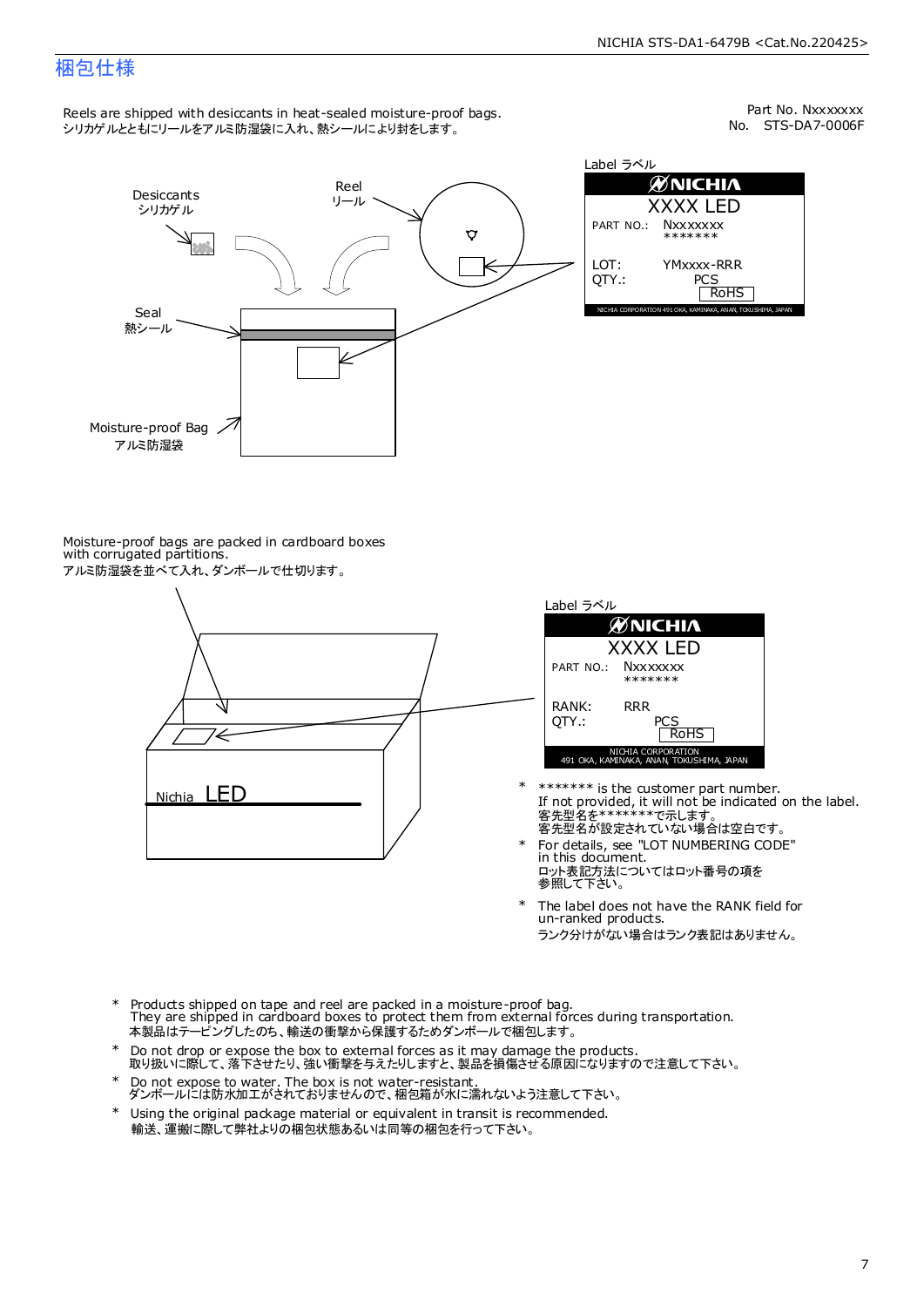### ロット番号

ロット番号は以下のように英数字で表記します。

- YMxxxx RRR
- Y 製造年

| 年    |   |
|------|---|
| 2021 | L |
| 2022 | М |
| 2023 | Ν |
| 2024 | O |
| 2025 | P |
| 2026 |   |

#### M - 製造月

| 月 | M | 月  | М |
|---|---|----|---|
|   |   |    |   |
|   |   | 8  | 8 |
| 3 | ₹ | 9  | q |
|   |   | 10 | А |
|   |   | 11 | в |
| 6 | F | 12 |   |

 xxxx-当社管理番号 RRR-色度ランク、光束ランク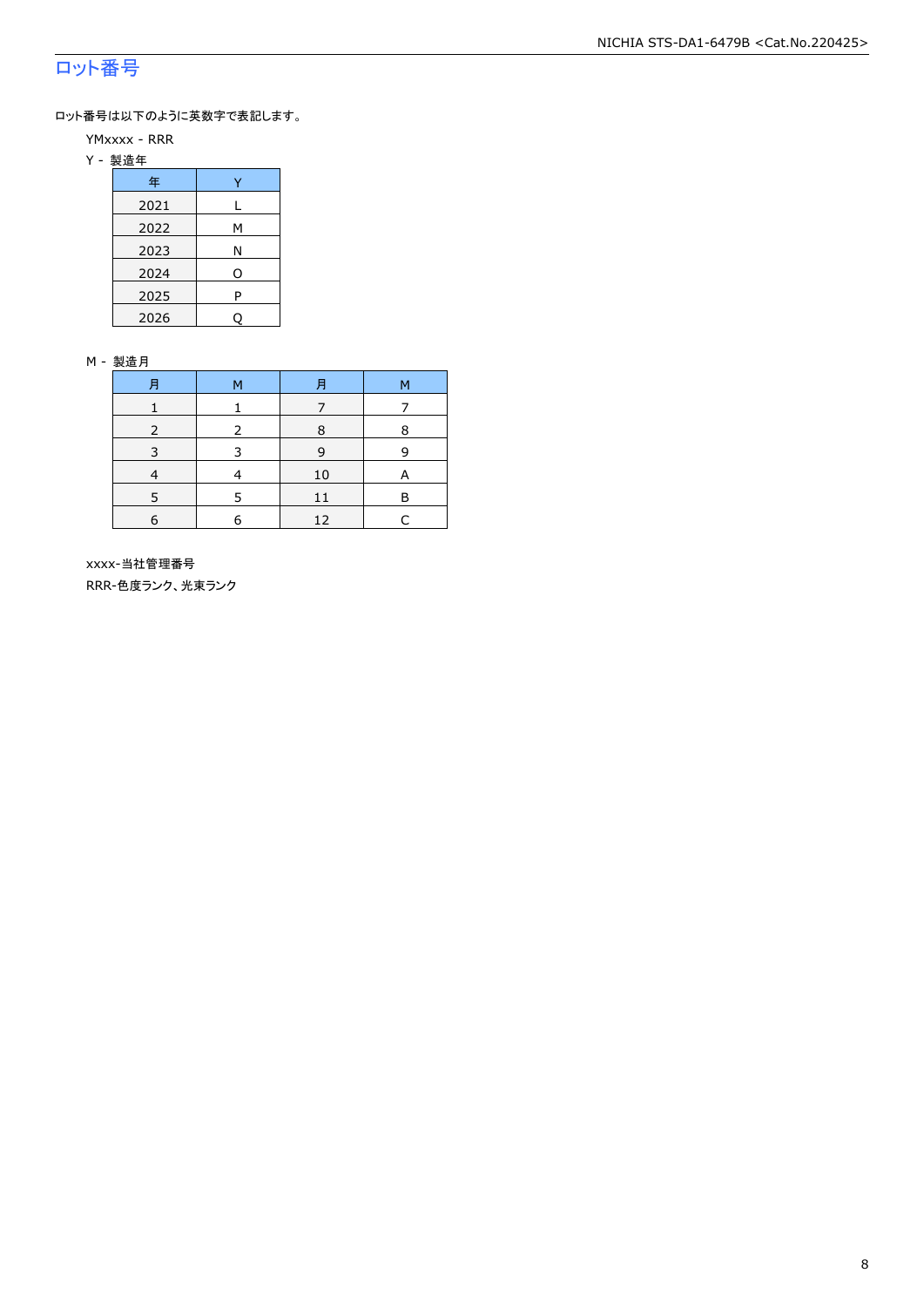### ディレーティング特性

Part No. NJSA123G No. STS-DA7-18628



**Solder Temperature(Cathode Side) vs** 

**Pulse Width vs Allowable Forward Current** パルス幅**-**許容順電流特性



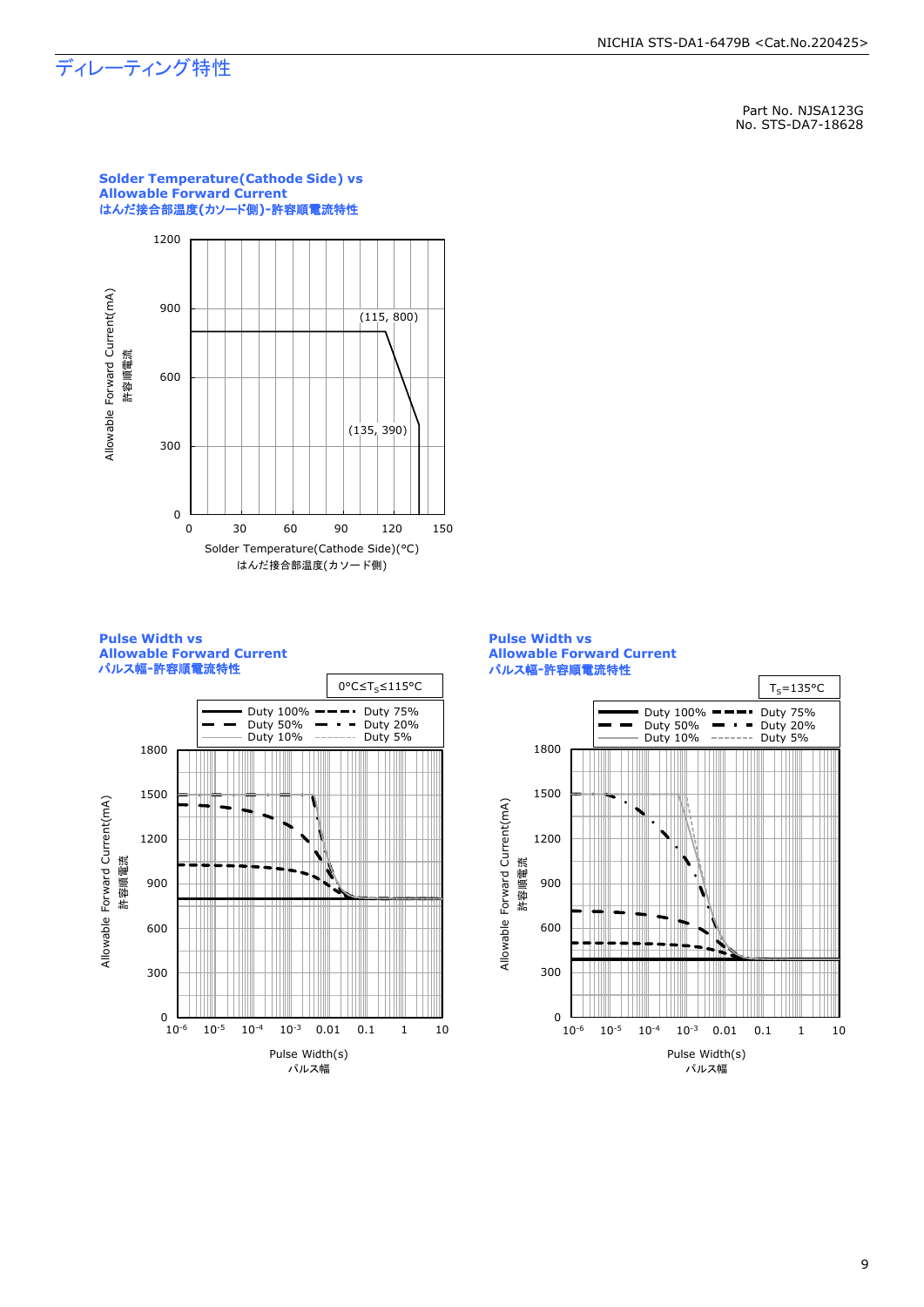### 光学特性

\* All characteristics shown are for reference only and are not guaranteed. 本特性は参考です。

Part No. NJSA123G No. STS-DA7-18261A

\* Characteristics measured in a continuous square wave pulse mode with a pulse width of 0.05msec and a duty cycle of 1%. パルス幅0.05msec、デューティー比1%の連続矩形波により測定しています。



**Directivity**  指向特性

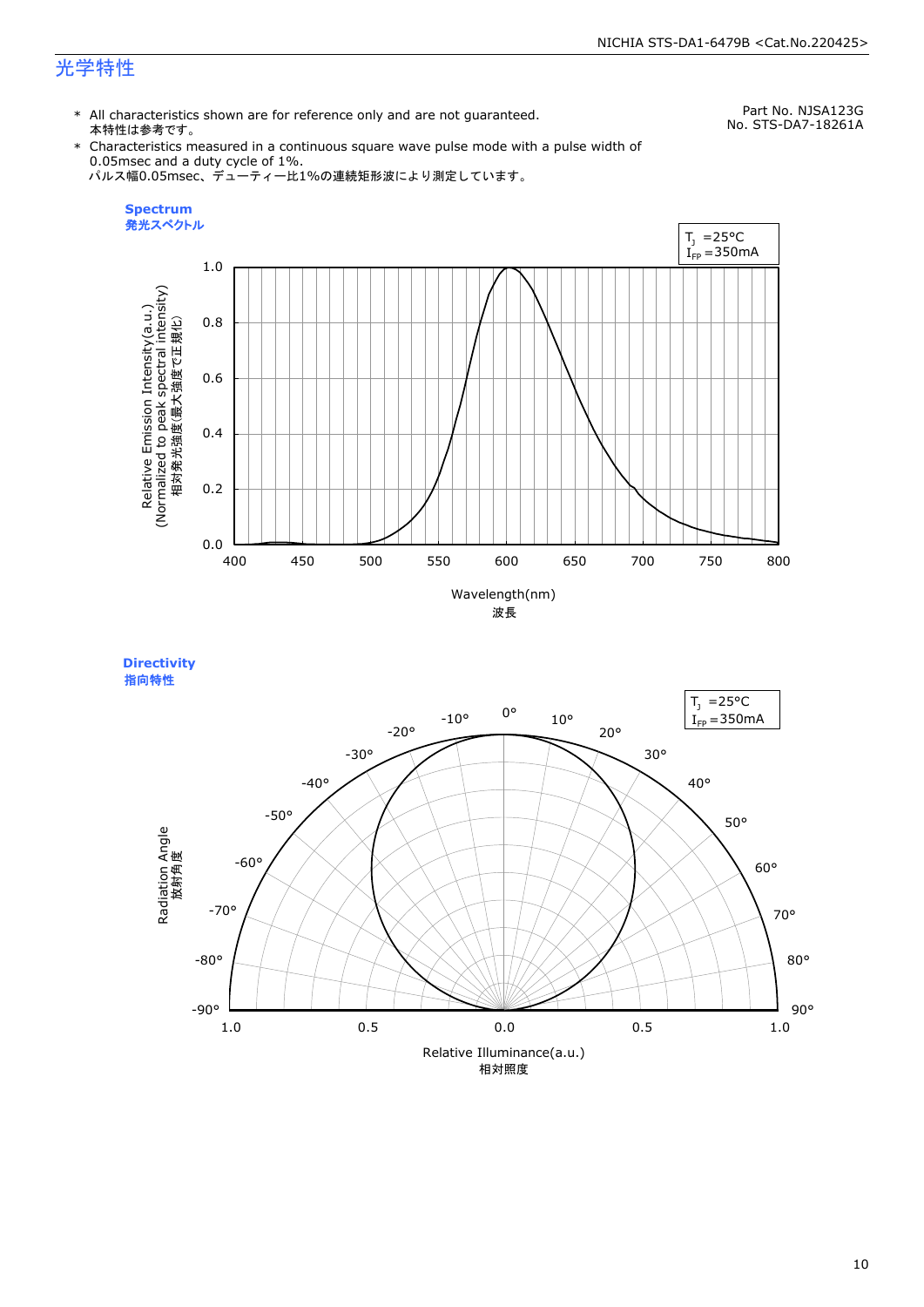### 電流温度特性

\* All characteristics shown are for reference only and are not guaranteed. 本特性は参考です。

Part No. NJSA123G No. STS-DA7-18262A

\* Characteristics measured in a continuous square wave pulse mode with a pulse width of 0.05msec and a duty cycle of 1%.

パルス幅0.05msec、デューティー比1%の連続矩形波により測定しています。





**Forward Current vs Relative Luminous Flux**

順電流**-**相対光束特性

4.0 3.5 Relative Luminous Flux(a.u.)<br>(Normalized at I<sub>FP</sub>=350mA) Relative Luminous Flux(a.u.) 相対光束(I<sub>FP</sub>=350mAで正規化) 相対光束(I<sub>FP</sub>=350mAで正規化) (Normalized at  $I_{\textsf{FP}}$ =350mA) 3.0 2.5 2.0 1.5 1.0 0.5 0.0 0 300 600 900 1200 1500 1800 Forward Current(mA) 順電流

**Junction Temperature vs Relative Luminous Flux** ジャンクション温度**-**相対光束特性

Relative Luminous Flux(a.u.)

Relative Luminous Flux(a.u.)

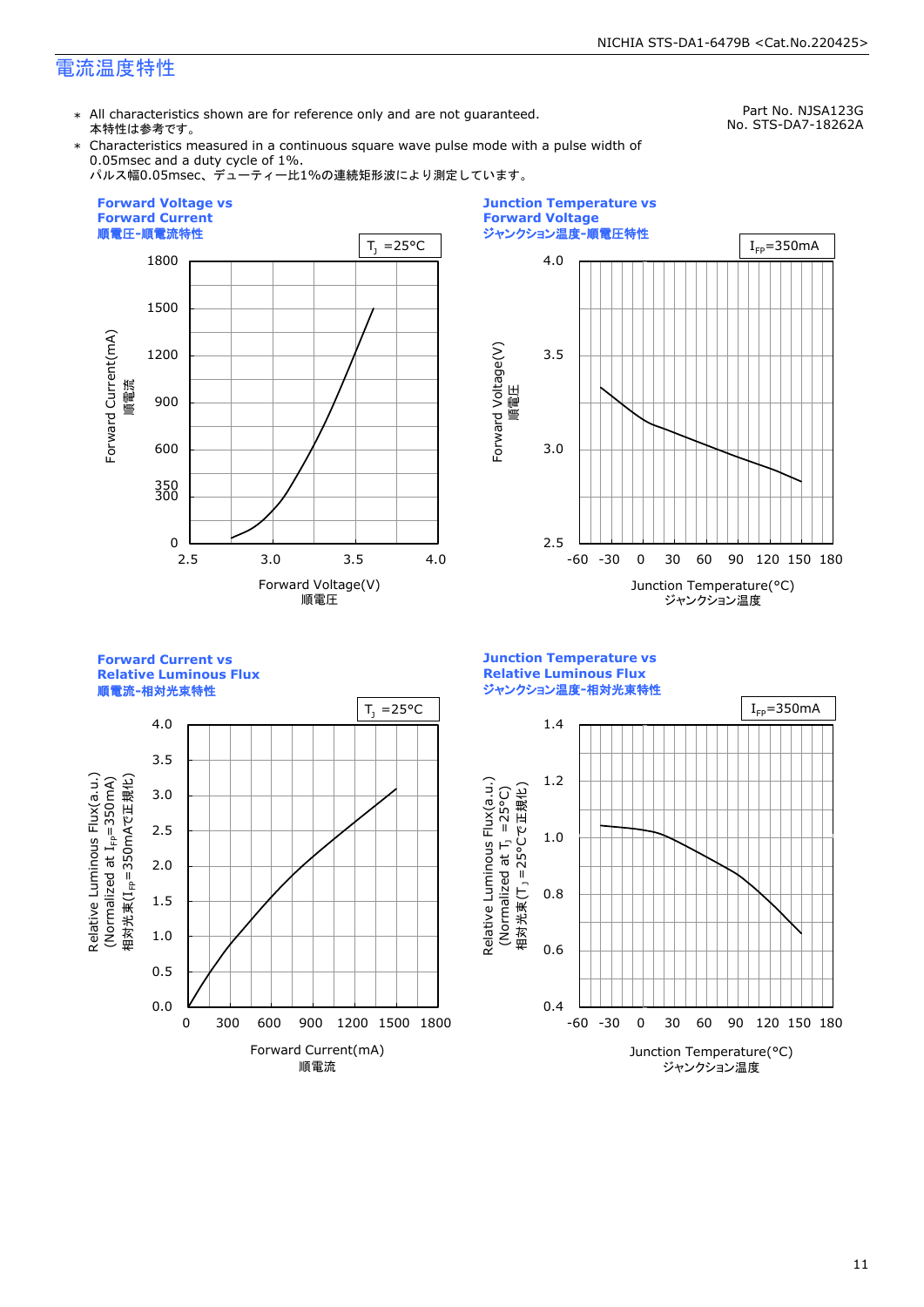### 電流温度特性

\* All characteristics shown are for reference only and are not guaranteed. 本特性は参考です。

Part No. NJSA123G No. STS-DA7-18263A

\* Characteristics measured in a continuous square wave pulse mode with a pulse width of 0.05msec and a duty cycle of 1%.





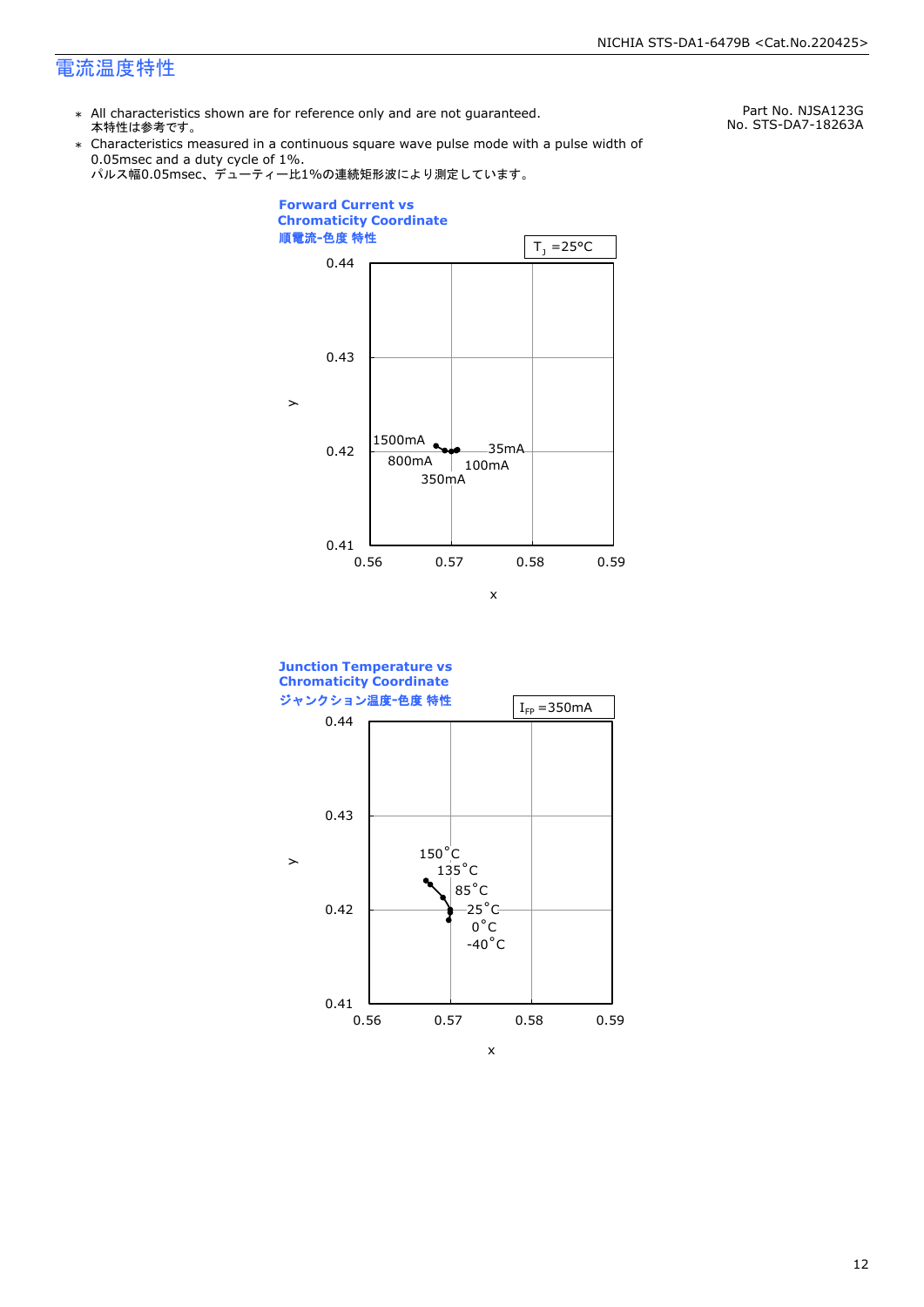### 信頼性

### (1) 試験項目と試験結果

| 試験項目                | 参照規格                             | 試験条件                                                         | 試験時間      | 故障判定<br>基準 No. | 故障数/試験数 |
|---------------------|----------------------------------|--------------------------------------------------------------|-----------|----------------|---------|
| はんだ耐熱性<br>(リフローはんだ) | <b>JEITA ED-4701</b><br>300 301  | T <sub>sld</sub> =260°C, 10 秒, 2 回<br>(前処理 85℃, 60%, 168 時間) |           | #1             | 0/22    |
| はんだ付け性              | <b>JEITA ED-4701</b><br>303 303A | $T_{\text{std}}$ =245±5°C, 5秒<br>鉛フリーはんだ(Sn-3.0Ag-0.5Cu)     |           | #2             | 0/22    |
| 熱衝撃(気相)             |                                  | -40°C(15 分)~135°C(15 分)                                      | 1000 サイクル | #1             | 0/22    |
| 高温連続動作              |                                  | $T_A = 125$ °C, I <sub>F</sub> =200mA                        | 1000 時間   | #1             | 0/22    |
| 高温高湿連続動作            |                                  | 60°C, RH=90%, IF=800mA                                       | 1000 時間   | #1             | 0/22    |
| 静電破壊                | ANSI/ESDA/<br>JEDEC JS-001       | HBM, 8kV, 1.5kΩ, 100pF, 順逆 1 回                               |           | #1             | 0/22    |

注記:

1) 熱抵抗 RθJA≈35℃/W

2) 測定は LED が常温に戻ってから行います。

#### (2) 故障判定基準

| 基準 No. | 項目      | 条件            | 判定基準            |
|--------|---------|---------------|-----------------|
|        | 順電圧(VF) | $I_F = 350mA$ | >初期値×1.1        |
| #1     | 光束(Ф、)  | $I_F = 350mA$ | <初期値×0.7        |
| #2     | はんだぬれ性  | -             | はんだぬれ面積率が 95%未満 |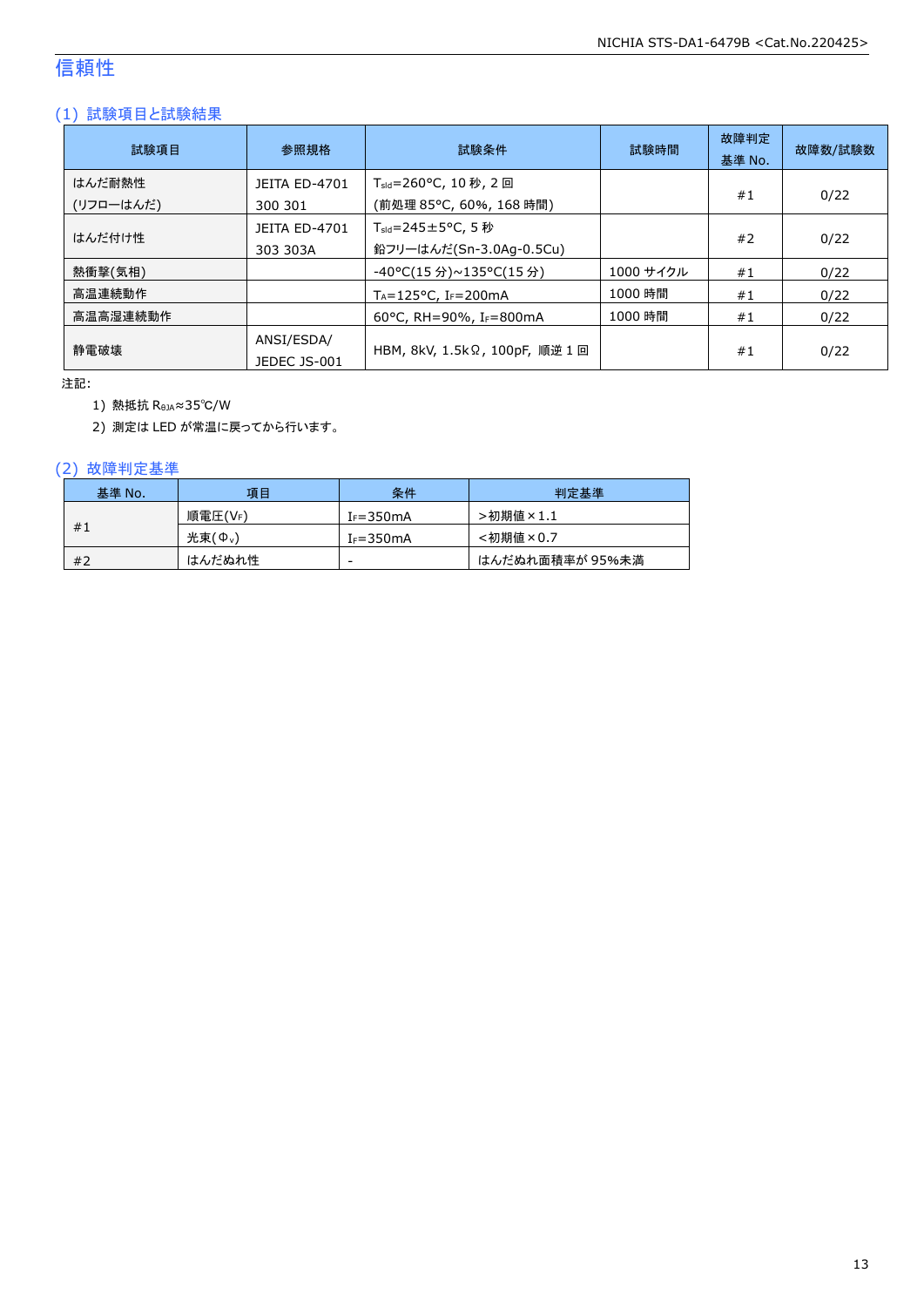### 注意事項

#### (1) 保管

|    | 条件        | 温度                     | 湿度          | 期間              |
|----|-----------|------------------------|-------------|-----------------|
|    | アルミ防湿袋開封前 | $30^{\circ}$ C<br>以下   | 90%RH<br>以下 | ∛入日より1年以内<br>納. |
| 保管 | アルミ防湿袋開封後 | $30^{\circ}$ C<br>. 以下 | 70%RH<br>以下 | 年以内             |

● 本製品は、MSL2 に相当します。MSL については IPC/JEDEC STD-020 をご確認下さい。

- 本製品は、パッケージに吸収された水分がはんだ付け時の熱で気化膨張することにより、界面の剥離が発生し光学的劣化を起こす可能性があります。そ のためお客様にて実装するまでの、吸湿量を最小限に抑えるため防湿梱包を実施しております。アルミ防湿袋に入っているシリカゲルは吸湿が進むと青 色から赤色へ変色します。
- アルミ防湿袋を開封後は上記の条件を越えないようにはんだ付けを完了下さい。万一未使用の LED が残った場合は、シリカゲル入り密閉容器等で保管 下さい。なお当社防湿袋に戻し、再封印することを推奨します。
- 電極部分は、金メッキが施されております。腐食性ガス等を含む雰囲気にさらされますと、メッキ表面が変質し、はんだ付け性に問題が生じる事がありま す。保管時は密閉容器等で保管して下さい。なお当社防湿袋に戻し、再封印することを推奨します。
- 実機に使用する部材(パッキン、接着剤など)については、メッキ表面への影響を考慮して、硫黄成分を含有しているものの使用を避けて下さい。メッキの 表面異常は、導通・接続不良に繋がる可能性があります。また、パッキンを使用する場合は、シリコーンゴム材質のものを推奨します。その際、低分子量 のシロキサンによる機器の接点不良に注意して下さい。
- 急激な温度変化のある場所では、結露が起こりますので温度変化の少ない場所に保管して下さい。
- 埃の多い環境での保管は避けて下さい。
- 直射日光や室温を超えるような環境に長期間さらさないで下さい。

#### (2) 使用方法

● LED 毎に絶対最大定格を超えないように回路設計を行って下さい。LED 毎に定電流駆動することを推奨致します。また定電圧駆動する場合は、(A)の回 路は LED の順電圧の影響により LED に流れる電流がばらつく可能性がありますので、(B)の回路を推奨します。



- 本製品は、順方向電流駆動でご使用下さい。また、非点灯時には順逆とも電圧がかからないように配慮下さい。特に逆電圧が連続的に加わる状態は、マ イグレーションを発生させる可能性があり、素子にダメージを与える場合がありますので避けて下さい。長時間使用しない場合は、安全のために必ず主電 源スイッチを切って下さい。
- 本製品は LED の諸特性が安定する定格電流の 10%以上でご使用されることを推奨します。
- 雷サージなどの過電圧が LED に加わらないようにして下さい。
- 屋外で使用される場合は、十分な防水対策、湿度対策、塩害対策を施してご使用下さい。

#### (3) 取り扱い上の注意

- 素手で本製品を取り扱わないで下さい。表面が汚れ、光学特性に影響を及ぼすことがあります。また場合によっては、製品の変形や断線が起こり、不灯 の原因になることがあります。
- ピンセットで本製品を取り扱う場合は、製品へ過度な圧力を掛けないようにして下さい。樹脂部の傷、欠け、剥がれ、製品の変形や断線が起こり、不灯の 原因となります。
- 本製品を落下させてしまった場合には、製品の変形などが発生することがありますのでご注意下さい。
- 本製品の実装後に基板は積み重ねしないで下さい。実装した基板を重ねると、基板が樹脂部に衝撃を与え樹脂部の傷、欠け、剥がれ、変形・断線、LED 剥がれが発生し、不灯の原因になります。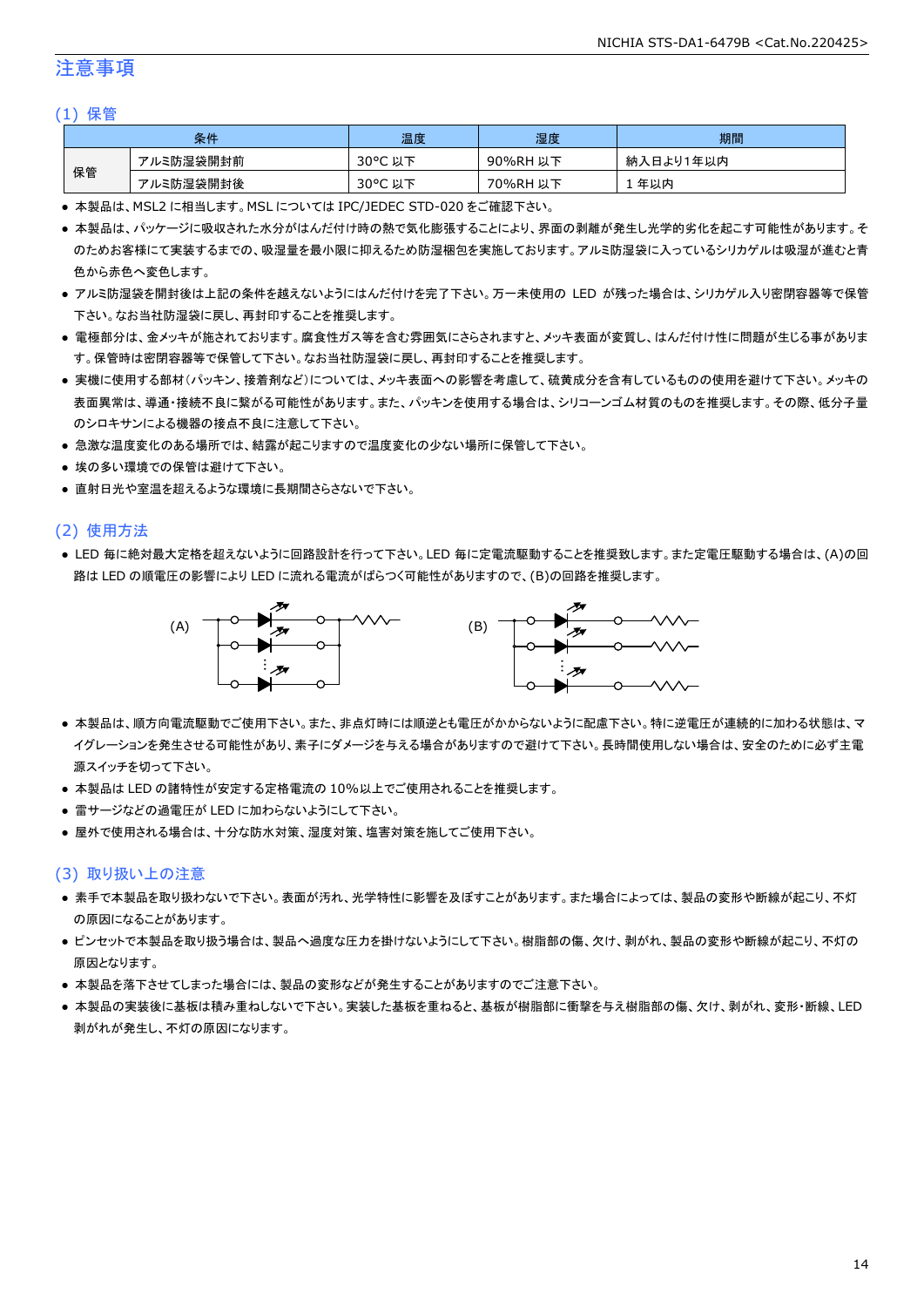#### (4) 設計上の注意

- LED を基板にはんだ付けした後の基板分割工程などで基板が曲がると、パッケージ割れが発生することがありますので基板のたわみやねじりに対して極 力ストレスの加わらないような LED 配置にして下さい。
- 基板分割部では LED の取り付け位置によって機械的ストレスが変化しますので、最もストレスが加わらないような位置に配置して下さい。
- 基板分割時は、手割りを避け、専用治具にて行って下さい。
- LED 周辺で使用する部材(筐体、パッキン、接着剤、2 次レンズ、レンズカバー、グリスなど)から放出された揮発性有機化合物は、LED の発光面を透過す る可能性があります。特に密閉に近い状態では、これらの揮発性有機化合物が熱や光子エネルギーにさらされると変色が起こり LED の光出力が大幅に 低下したり、色ずれが発生する可能性があります。また、空気の循環をよくすることで、光出力の低下や色ズレが改善されることがあります。予め実機点灯 試験による光学評価で異常なきことの確認をお願いします。
- はんだ種類や基板仕様の組み合わせ等によっては、使用時の熱ストレスによりはんだクラックが発生する恐れがあります。基板仕様は、基材や絶縁層の 種類、製品取り付けパターンのデザインなど、多数の組み合わせがあるため、事前検証を想定している最終製品にて行ってください。
- 金属ベース基板を使用する際には事前検証を十分行って下さい。使用時の熱ストレスによりはんだクラックが発生する恐れがあります。金属ベース基板 の絶縁層は、低弾性絶縁層を推奨します。
- 基板の製品取り付けパターン部及び製品直下部には、ソルダーレジストがかからない構造(下図参照、 Non Solder Mask Defined パッド(以下 NSMD))を推奨します。



#### (5) 静電気に対する取り扱い

● 本製品は静電気やサージ電圧に敏感で、素子の損傷や信頼性低下を起こすことがあります。取り扱いに際しては、以下の例を参考に静電気対策を十分 行って下さい。

 リストストラップ、導電性衣類、導電靴、導電性床材等による電荷の除去 作業区域内の装置、治具等の接地による電荷の除去

導電性材料による作業台、保管棚等の設置

- 使用機器(はんだコテなど)、治具、装置類や作業区域内は適切に接地をして下さい。また、実装される機器等についてもサージ対策の実施を推奨しま す。
- 治具、装置類にガラスやプラスチックなどの絶縁体を使用される場合は以下の例を参考に対策を十分行って下さい。

導電性材料による導電化

加湿による帯電防止

除電器(イオナイザ)による電荷の中和

- 本製品を機器に実装後、特性検査をする際には、静電気による損傷の有無も併せて確認して頂くようお願いします。電流を下げて(1mA 以下推奨)順電 圧検査又は発光検査を実施することで、損傷の有無は検出できます。
- 損傷した LED には、順方向の立ち上がり電圧が低下する、低電流で発光しなくなる等の異常が現れます。 不合格判定基準:(VF<2.0V at IF=0.5mA)

#### (6) 熱の発生

- 本製品をご使用の際は、熱の発生を考慮して下さい。通電時の素子の温度上昇は、実装する基板の熱抵抗や本製品の集合状態により変化します。熱の 集中を避け、本製品周囲の環境条件により最大ジャンクション温度(TJ)を超えることがないよう配慮下さい。
- 本製品周囲の温度条件(TA)により使用電流を決め放熱等の処理を施して下さい。
- アプリケーションノートにて、ジャンクション温度の算出方法を示しています。 弊社ホームページをご確認ください。